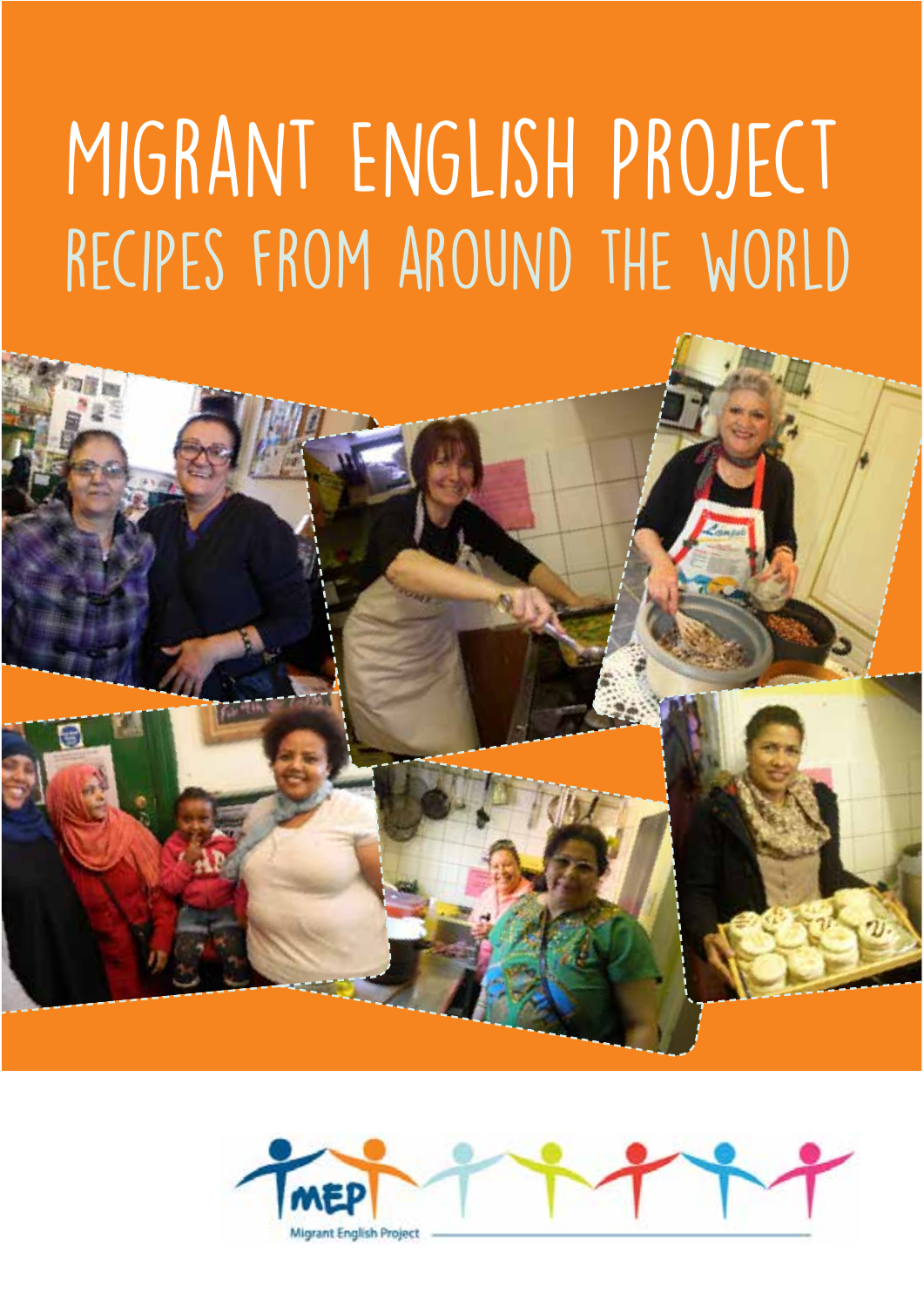## Bey Ayntu ethiopia



#### -MESIR WAT-

3 cups red lentils 1 tbsp powdered chilli

1 Onion

2 cloves garlic

3 tbsp tomato puree

2 tbsp vegetable oil Berbere spice mix

#### $-60$ MFN $-$

1 cabbage 1 white onion

#### $-$ ALICHA $-$

3 cups brown lentils

- 1 tbsp Turmeric
- 3 cloves chopped garlic



Gennet and Genno cooked us an Ethiopian family recipe, as used on special occasions. The ladies spent time making the Injera at home and donated them to their lunch.

The injera recipe can be found at www.angelfre.com/ak/sellassie/food/injera.html.

The whole dish is best described in four parts, the pancakes (recipe can be found on website above), the red lentil dish – Mesir Wat – the brown lentil dish – Alicha – and finally the cabbage dish – Gomen.

For the Mesir Wat: Add 2 tablespoons of the berbere, the ginger and garlic to the pan and cook, stirring, for 1 minute. Add the lentils and 4 cups water. Reduce the heat and simmer, uncovered, stirring occasionally, until the lentils are very soft and the mixture is very thick. Add the powdered chilli to taste and stir in the tomato puree.

For the Gomen: Cook the green cabbage finely sliced over a medium heat with the white onions until softened, season to taste.

For the Alicha: Put the lentils and water in a large saucepan and bring to a boil. Stir to keep the lentils from sticking to the bottom of the pot. Cook uncovered, stirring occasionally, add salt, chopped garlic and turmeric and cook until the lentils are tender but still frm.

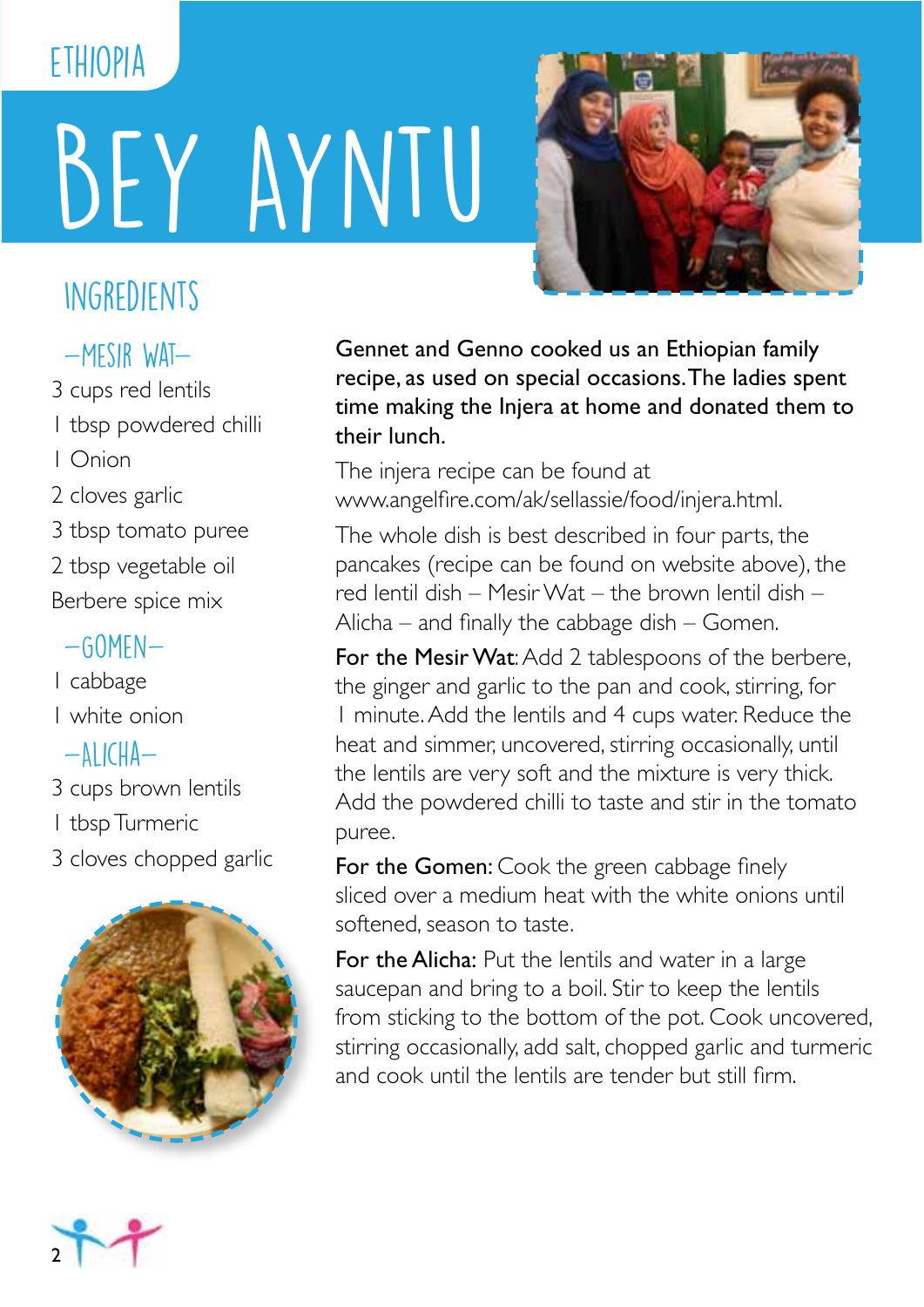# SLAVIC HOTCH POTCH

#### SERVES<sub>4</sub>

**BULGARIA** 



150g long grain rice 150g carrots 150g tomatoes (fresh or tinned) 150g string beans 50g peppers (green and red) 100g courgettes, peeled 50g onion or leeks 50g parsley 4 tablespoon vegetable or olive oil 1 vegetable stock cube Black pepper

First cut the vegetables into cubes.

Heat the oil, add carrots and string beans and cook for a short time. Add the peppers, courgettes, and onions/ leeks and stir them to colour a little.

Add the rice and cook until it starts to change colour. Add the tomatoes and stir carefully. Dissolve the stock cube in 300ml of hot water and pour into a baking pan and add pepper to taste. Add the rice mixture. Bake in a medium oven until all the liquid is absorbed.

Finish with a sprinkle of parsley.



Bon appetit!

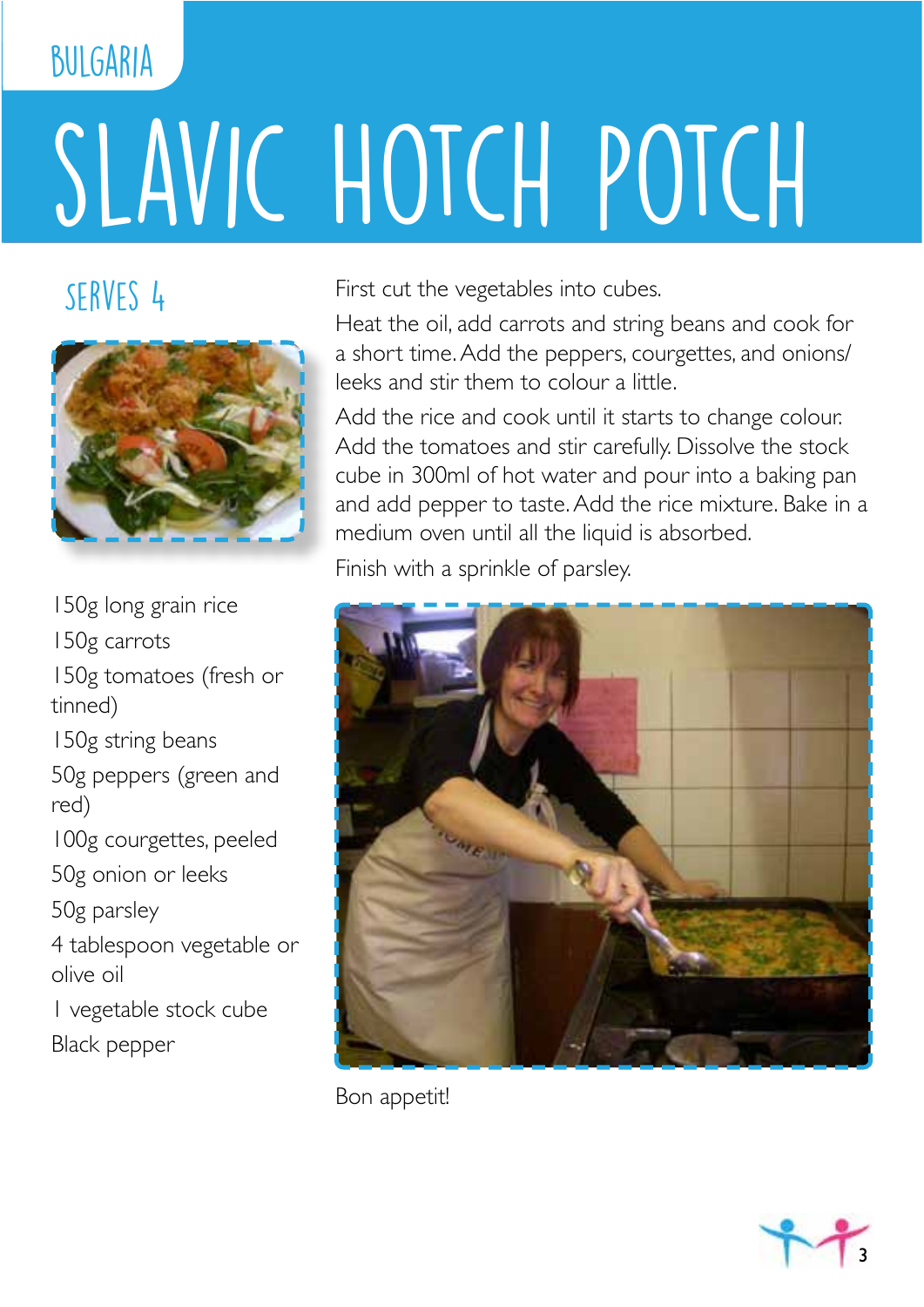## AREPAS venezuela

#### Ingredients

2 cups Harina P.A.N. precooked maize four Handful wheat flour 2 cups warm water Pinch salt Corn or sunfower oil 1 400g tin black beans

Chopped tomato, red onion and avocado salad

Add maize flour to water and mix well with hands. Leave for 1 minute, then add a handful of wheat flour. Gently knead and then divide into balls.



Flatten each into a round shape about 1/2cm thick. Wipe frying pan with small amount of oil and heat. When hot fry the arepas for 5 to 10 mins, turning over from time to time until brown. You can cook in advance then warm in oven at 160°F. Serve with drained black beans and fnely chopped salad.

## ENSALATA FRIA





#### Ingredients

Potatoes and carrots chopped into cubes Caulifower and broccoli in florets Peas Lettuce and celery Kidney beans Onions thinly sliced Mayonnaise (vegan) Vegetable oil

Cook the vegetables in water and allow to cool. Slice the lettuce and cut the celery into delicate fan shapes. Rub the onions between your fingers with a little salt, then wash and drain. This removes the bitterness.

Mix all together, then add the oil and mayonnaise and mix again. Serve with couscous or rice and chilli sauce on the side.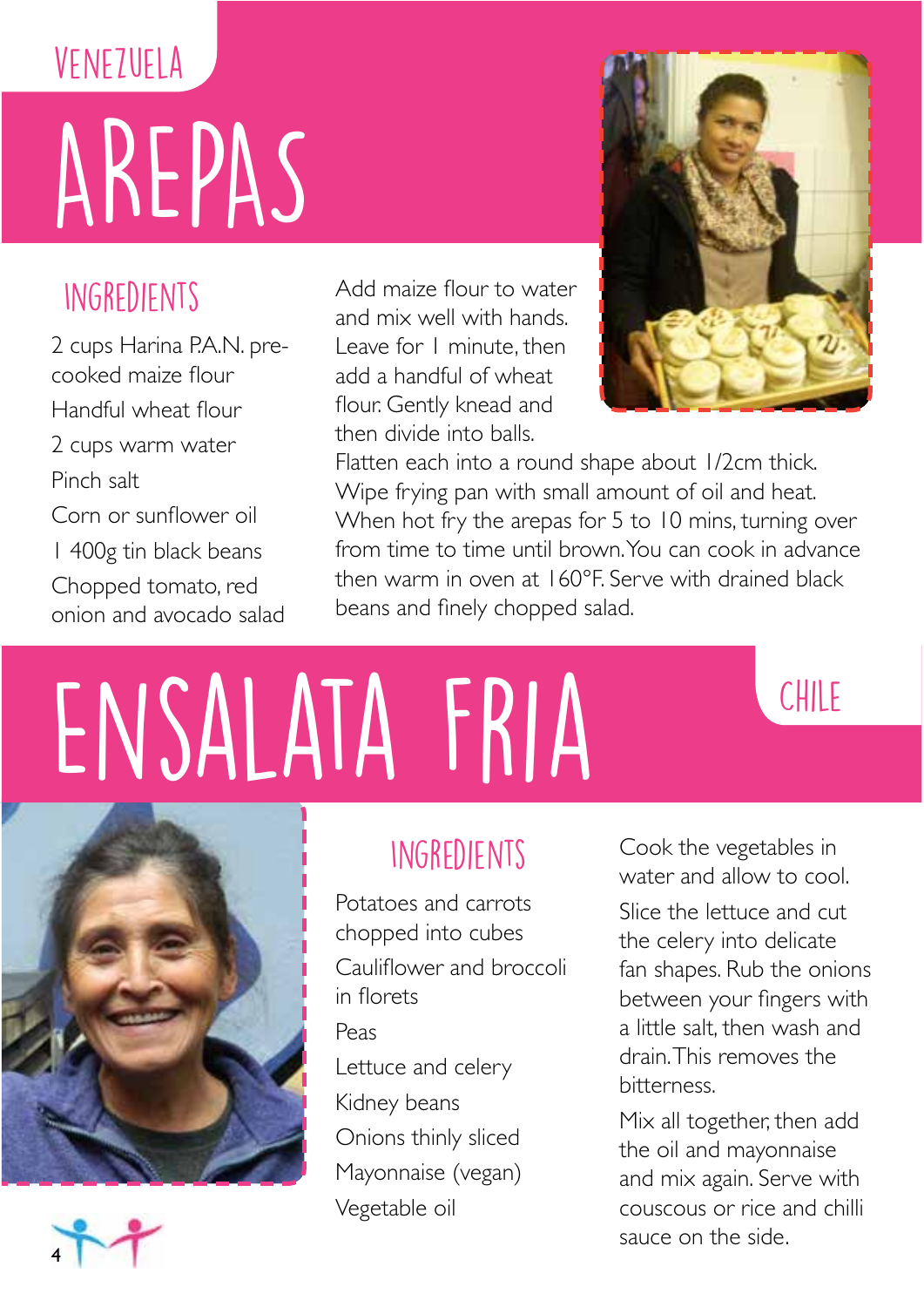## PO TOFU *JAPAN*

#### Ingredients

Cotton tofu, or aubergines if you prefer

2 leeks, chopped

2 cloves garlic, clopped

2 inch piece of ginger, minced

2 tbsp sesame oil or sunflower oil

1 small jar of Toben Djan sauce (chilli bean sauce)

2 tbsp black bean chilli sauce

1 bag Soya mince

2 tbsp Soya sauce

1 vegetable stock cube

1 tbsp potato starch



Use cotton tofu, which has a solid texture and doesn't disintegrate.

Fry leeks, ginger and garlic in a little sesame or sunflower oil for two minutes.

Add the Toban Djan sauce and the black bean chilli sauce.

Add water to pot.

Soak soya mince in hot water with soy sauce and vegetable stock. Watch salt quantity as these ingredients contain a lot. Taste as you go.

Add soya to the pot and bring to the boil.

Add tofu to the pot, but leave at the top of stew and shake to coat in liquid. If you stir the pieces will disintegrate.

Mix a little potato starch in a little bowl with some boiling water to make a paste and add to the mix to thicken.

Cook rice in boiling water and serve on the side.



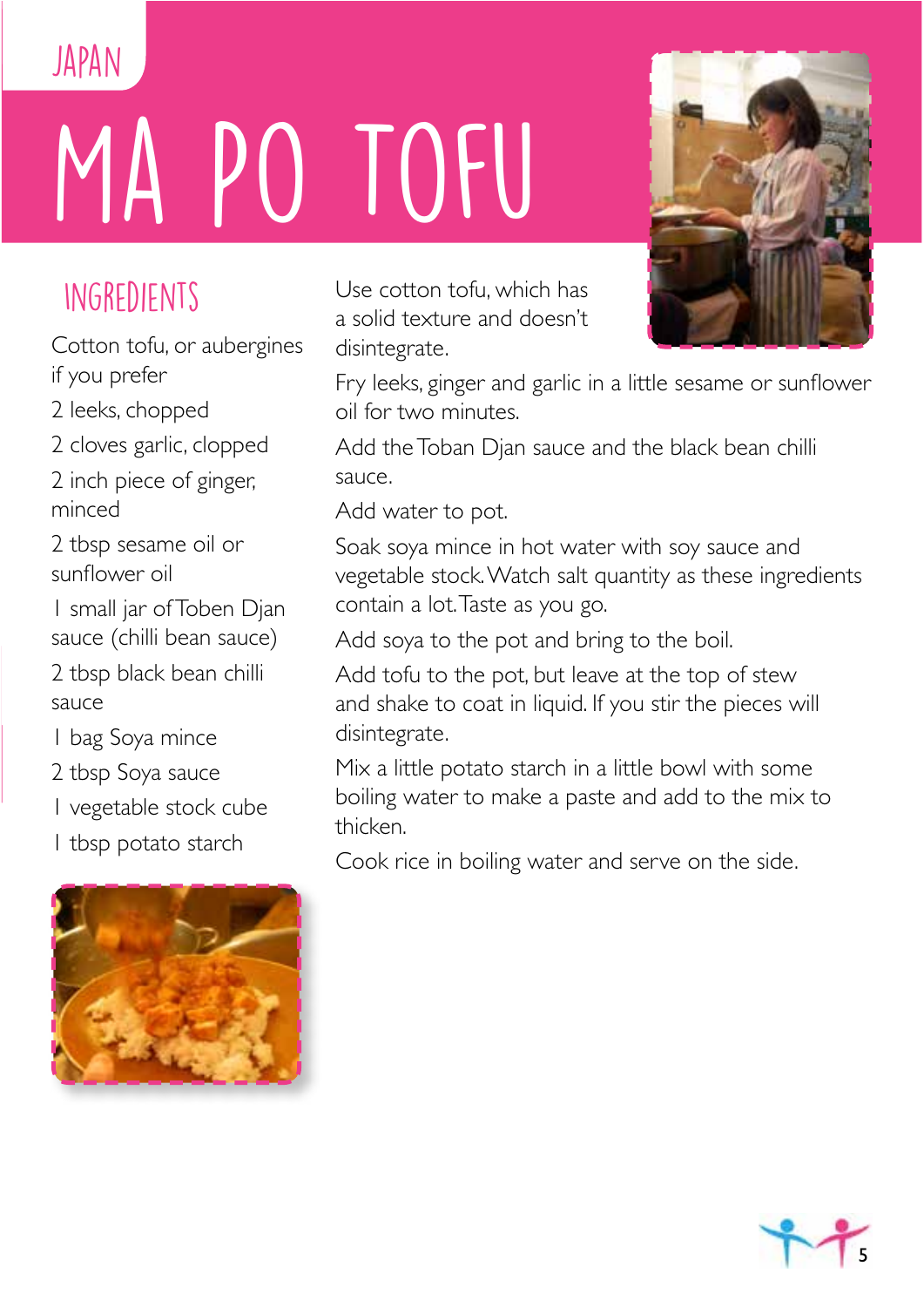#### india

## Vegetable curry

#### serves 4

Rice: two cups

- 1 Aubergine
- 1 Caulifower
- 4 Carrots

Lemon juice fresh or bottled: 1 whole lemon

- 1 teaspoon soy sauce
- 1 tablespoon vegetable oil
- 2 400g tins chickpeas
- 2 large potatoes (peeled)
- 6 fresh tomatoes
- 1 400g tin tomatoes
- 1 large white onion

2 large red onion: half to be blended in a masala mix, save the rest to be sliced and used as a garnish for the rice.

2 garlic cloves

(Continued on page 7)



Wash and chop all the vegetables into rough 2cm pieces. Put vegetable oil in the pan and add the potato, aubergine, caulifower and carrot and fry until starting to brown on edges. Remove from pan and leave to cool. Pour some lemon juice over the vegetables.

In a blender mix and chop the coriander stalks with ginger,



garlic and green chilli. Use some of the liquid from the tinned tomatoes to add to the mixture and help it blend. Put this aside for now.

Next blend a mixture of red and white onion and fresh tomatoes.

Use the pan to fry onion masala (masala means a mix of favours or spices) and then add the coriander blended mix into pan and fry for two to four minutes.

In the large pan add your chickpeas, tinned tomatoes, fried vegetables and both fried spice masala. Add water to loosen the mixture and sprinkle in the turmeric and salt to taste, then turn the heat up to bring to the boil and then turn down the heat to gently simmer for twenty minutes.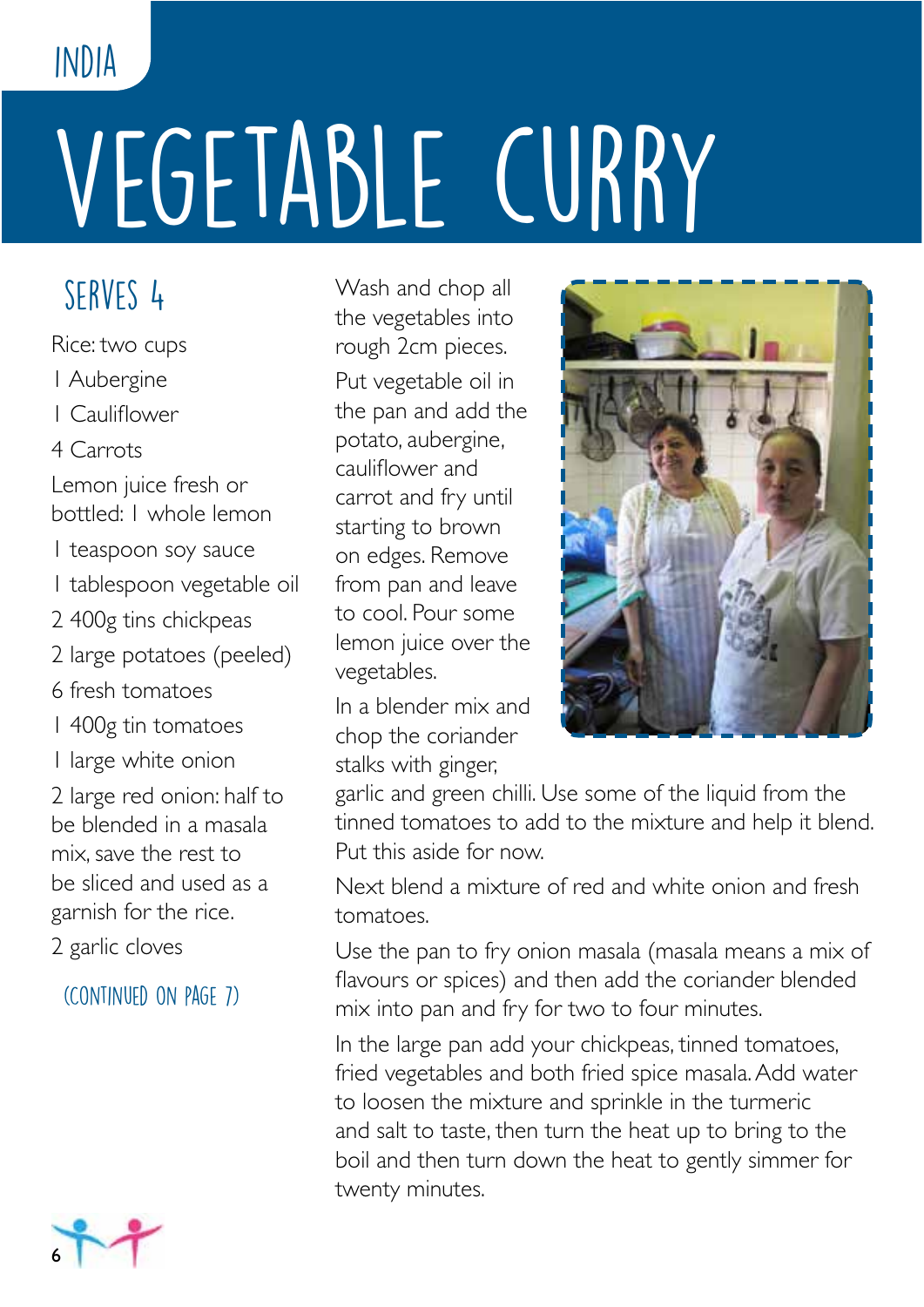#### Ingredients (continued)

Green chilli. Amount depends on taste but recommend two – remove the seeds if you don't want your curry too spicy

Fresh peeled ginger: a 2cm piece

Fresh coriander: a whole bunch. Save the leaves to add to the curry at the end.

**Spices:** one teaspoon cumin seeds (Jeera), two teaspoons chat masala (a dry spice blend which includes dried mango for sprinkling on salads), half a teaspoon cayenne pepper, salt to taste, and half a teaspoon turmeric.

Wash rice thoroughly under tap, then put in water and boil.

Fry the jeera and add to the rice.

Finely slice the red onion, sprinkle on the chat masala and soy sauce then squeeze using your hands and love to mix. The red onion mixture will be served on top of the rice.

Chop some salad vegetables and sprinkle with salt and soy sauce and again mix with your hands and love. Just before serving add the whole coriander leaves to the curry dish.



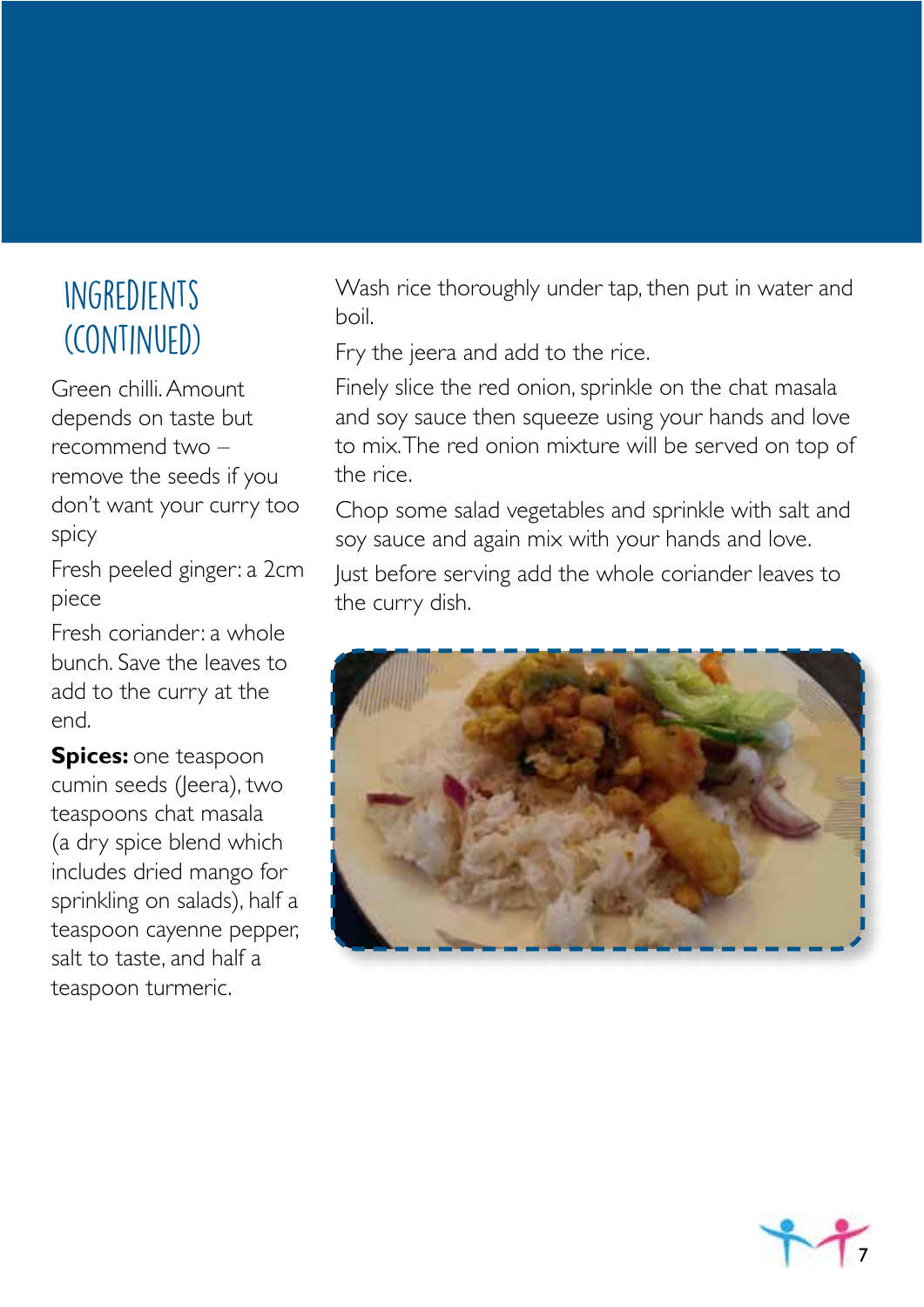### KUSHARI **EGYPT**

#### serves 4

120g of lengths of dried spaghetti broken into 3 120g of macaroni

Vegetable oil

2 white medium onions, chopped into large pieces 40g rice

120g brown lentils

2 400g tins of tomatoes

1 tablespoon of tomato puree

1 small bulb of garlic

8 tablespoons of lemon juice

1 tablespoon of salt

2 teaspoons of cumin

1 teaspoon of black pepper

A pinch of cayenne pepper (optional)

A little flour

1 400g tin of cooked chickpeas

(Continued on page 9)



#### This was our largest group; at least six people including two men crammed into the tiny kitchen. They then brought out the food singing a traditional song!

Dust the onions in seasoned flour, dry fry for three minutes, then heat oil in another pan, add onions and shallow fry until crispy and dark brown in colour. Remove from oil and drain on a paper towel.

Finely chop garlic, add salt and puree with side of knife or use pestle and mortar to make into a paste.

Blend tins of tomatoes and half of the cooked onions until smooth, add  $\frac{3}{4}$  of garlic puree, tomato puree, salt, black pepper, cumin and lemon juice, put in a saucepan on a low heat to cook for 20 minutes.

Bring pan of water to the boil, pour in lentils, add salt, bring back to the boil and simmer for 5 minutes, until lentils are a little softer but not mushy. Keep the lentils in the water to use when cooking the rice.

Heat a tablespoon of vegetable oil to a large bottom pan, stir in rice until all coated with oil and continue stirring for a further 3 to 4 minutes. Add boiling water a little at a time from pan lentils were cooked in continue stirring as water is absorbed, after a few minutes add a large amount of water and lentils, until rice is covered and bring to the boil, simmer on a medium heat. Cook until water is absorbed, if rice is still hard at that point, add small amounts so the bottom of pan doesn't boil dry and rice cooks thoroughly.

Fill a large pan with salted water, cook macaroni and spaghetti according to instructions, drain well in colander. Return to pan off heat, cover with lid to keep warm.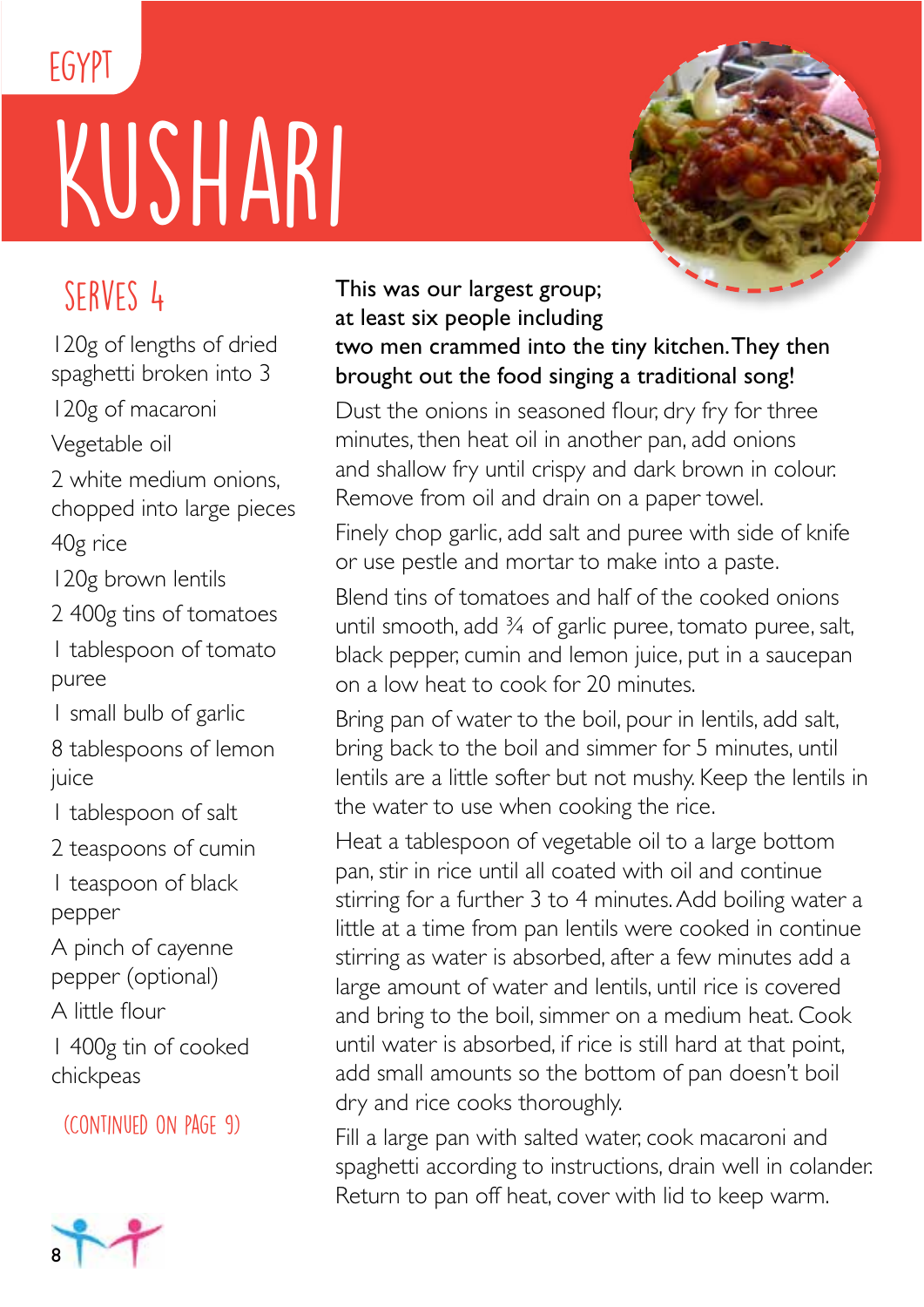

#### **INGREDIENTS** (continued)

Fresh chopped salad – we used tomatoes, cucumber, lettuce and peppers washed and chopped into small pieces.

Green chilli sauce on the side, optional extra

Mix the rest of the lemon juice with garlic puree and add salt and cumin to taste. This liquor will be used to dress the rice, chickpea and pasta layers.

To serve place a large spoonful of the rice and lentil mix on a plate, followed by the spaghetti and macaroni on top, layering next a spoonful of chickpeas and the lemon and garlic sauce topped with a smothering of tomato sauce and a handful of fried onions and some cayenne pepper sprinkled on top if you wish, also chopped salad on the side. Don't forget your Egyptian preserved lemons (see below).

#### FOR THE PRESERVED LEMONS

Wash the lemons thoroughly, put them in a pot with some water and boil them for 2 minutes. Remove the lemons from the boiling water immediately. Mix together the salt, garlic, saffron, black seeds (Habat Al Baraka). When the lemons have cooled down take each one and with your finger or a knife and put some of the mixture into each lemon and arrange the lemons in a jar. Make layers of stuffed lemons and sprinkle each layer with a bit of the mixture and you can also add green chillis or cabbage which has been pre soaked in vinegar, lemon and boiled water for three days previous. When you have fnished with all the lemons that are to be pickled, fill the jar with lemon juice (use only fresh lemon juice) you can peel the lemons like oranges, split them in half and remove the seeds, and then put them in the food processor and puree, you can add some Jalapeneos that have been slashed slightly to pickle with the lemons and to add a bit of zest to them.At the top of the jar put some oil to seal the top and pack in some regular lemon halves to force the pickled lemons at below the oil and juice. Cover with an air tight lid and let the jar sit in a dark place for a few days.

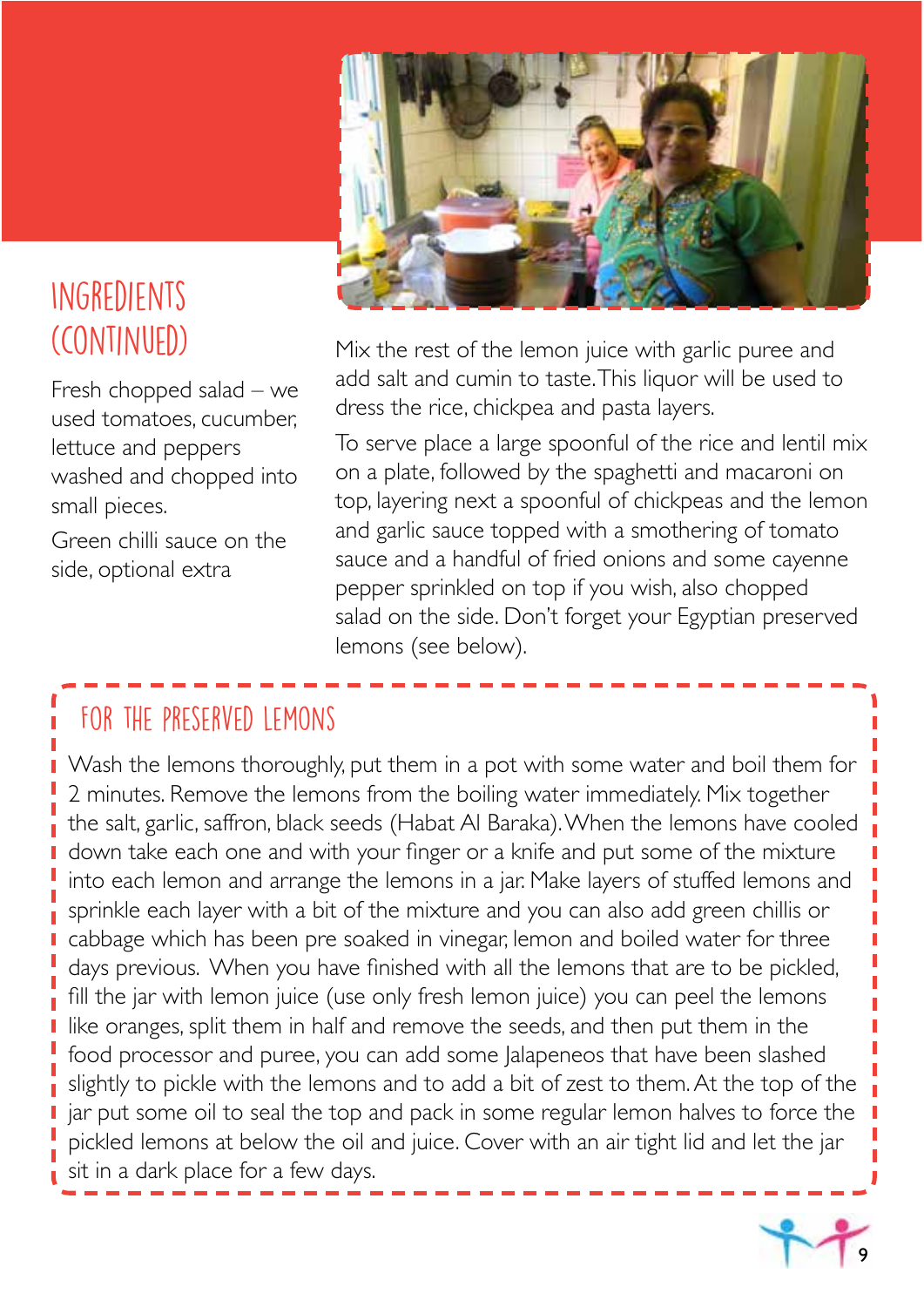## MJADARA SYRIA

#### Ingredients

Bulgur wheat Green lentils 4 large white onions 6 tbsp vegetable oil Lemons Lettuce Mixed peppers Tomatoes Salt and black pepper



Randa and her sister Bahije are from Damascus and cooked us a traditional Syrian dish. They served it with salad.



Cook green lentils and bulgur wheat in salted boiling water until soft.

Slice 3 and a half of the onions and brown over medium heat in oil. Once the onions are cooked add the excess oil and onions to the lentils and bulgur wheat and cover.

Chop the salad items, including the last of the onion and squeeze lemons for the dressing, season to taste.

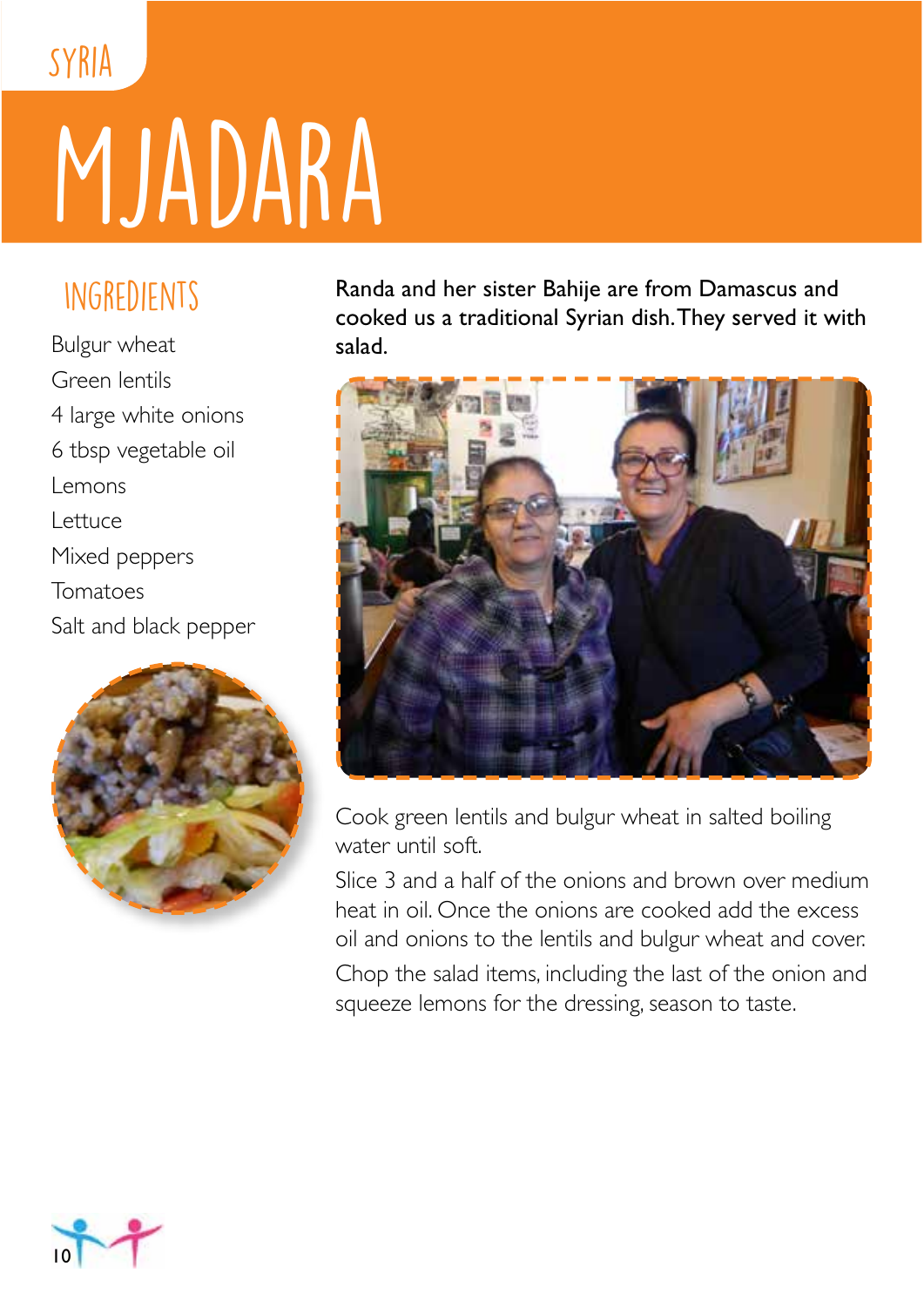#### **IRAN**

### SHIRIN POLO (PERSIAN SWEET rice)

#### **INGREDIENTS**

4 cups long grain rice (basmati best) 8 cups water 3/4 cup thinly sliced orange peel 3/4 cup fnely shredded carrots 1/2 cup sugar or honey 3/4 tsp crushed saffron 1 tsp rosewater 1/4 tsp ground cinnamon Pinch turmeric 1/2 cup faked almonds 1/2 cup chopped pistachios 2 tsp salt 1/2 cup oil or unsalted butter 1/4 tsp cardamom

Coarsely grate orange peel put in small pan cover with water and bring to boil. Drain and repeat to reduce bitterness. Add sugar or honey, carrots, pistachios, almonds, rosewater, saffron, cinnamon and small amount water. Gently heat half the oil or butter and add to mixture. Set aside.

Rinse rice in strainer until water runs clean cover with water and leave for 2 hours. Put rice, salt and 8 cups of water in a large pan and bring to boil. Cook until rice rises to surface (approx 12 mins) then drain. Using same pan gently melt remaining oil or butter, then add saffron and rice. Form into



a mound and using handle of wooden spoon make 5 holes in rice mixture to allow steam to escape. Cook for 20 mins until golden crust forms on bottom of pan.

Transfer to serving dish and garnish with orange syrup mixture. Enjoy!